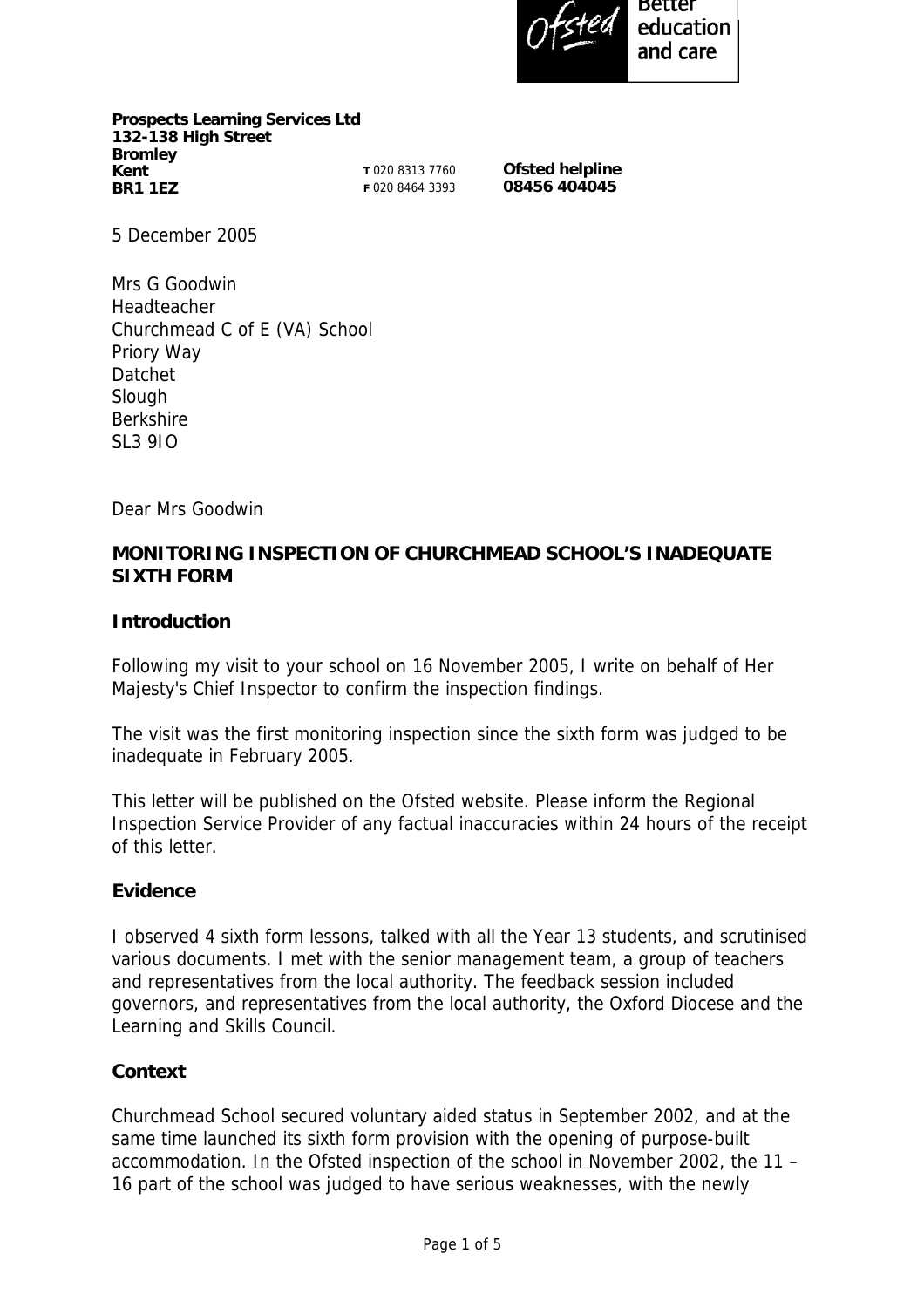opened, small sixth-form as satisfactory. There were 23 students in September 2002; in 2003 there were 46, and in 2004 the cohort was 40. The Ofsted inspection of the school in February 2005 judged the school to be providing a satisfactory standard of education overall, 'though it provides unsatisfactory value for money due to an inadequate sixth form that fails to attract sufficient students'. The school decided to put on hold any curriculum offer for Year 12 for September 2005, and to ensure that Year 13 students could complete their courses. Thus, just 5 full time students in Year 13 make up the current sixth form. The school is preparing a bid to achieve media arts specialist status in 2006.

# **Achievement and standards**

Given the low numbers of students in the sixth form, comparisons with national data are not meaningful. The previous inspection judged that there were too many unclassified results at AS level in 2004. It remained the case in 2005 that at both AS and A level there were too many students not achieving pass grades. However, in Business Studies, Human Biology, Physical Education, English Literature, Drama, Information and Communication Technology, General Studies and Media Studies a number of students achieved A – E grades which indicated sound progress when measured against their attainment at GCSE.

The 2006 target grades for current Year 13 students are suitably challenging; their good progress in lessons indicates these grades are realistic.

# **Personal development and well-being**

The Year 13 students have positive attitudes to their studies and the sixth form, and thus their attendance this year has been good. In lessons, their attitudes were consistently positive to the teachers and to one another; there was an obvious sense of enjoyment in advanced level work and the students demonstrated good independent and collaborative learning skills. They are clearly developing attributes and skills that will contribute to their future economic well being, both through the taught curriculum and through their involvement with the 11 – 16 age range and the wider community. They have served as millennium volunteers and enjoyed work experience placements. The students are active in leading the school council and support younger pupils, for example with their reading.

# **Judgement**

Progress on the area for improvement identified by the inspection in February 2005:

Attendance is too low **–** satisfactory progress.

# **Quality of provision**

Good teaching and learning was a consistent feature of the 4 lessons observed. Teachers' subject knowledge is strong and they convey their love of subject enthusiastically. Planning and resources are of a high quality, relationships are good, and teachers know in detail the strengths and weaknesses of individual students. Very good progress occurred when skilful and inclusive questioning elicited high level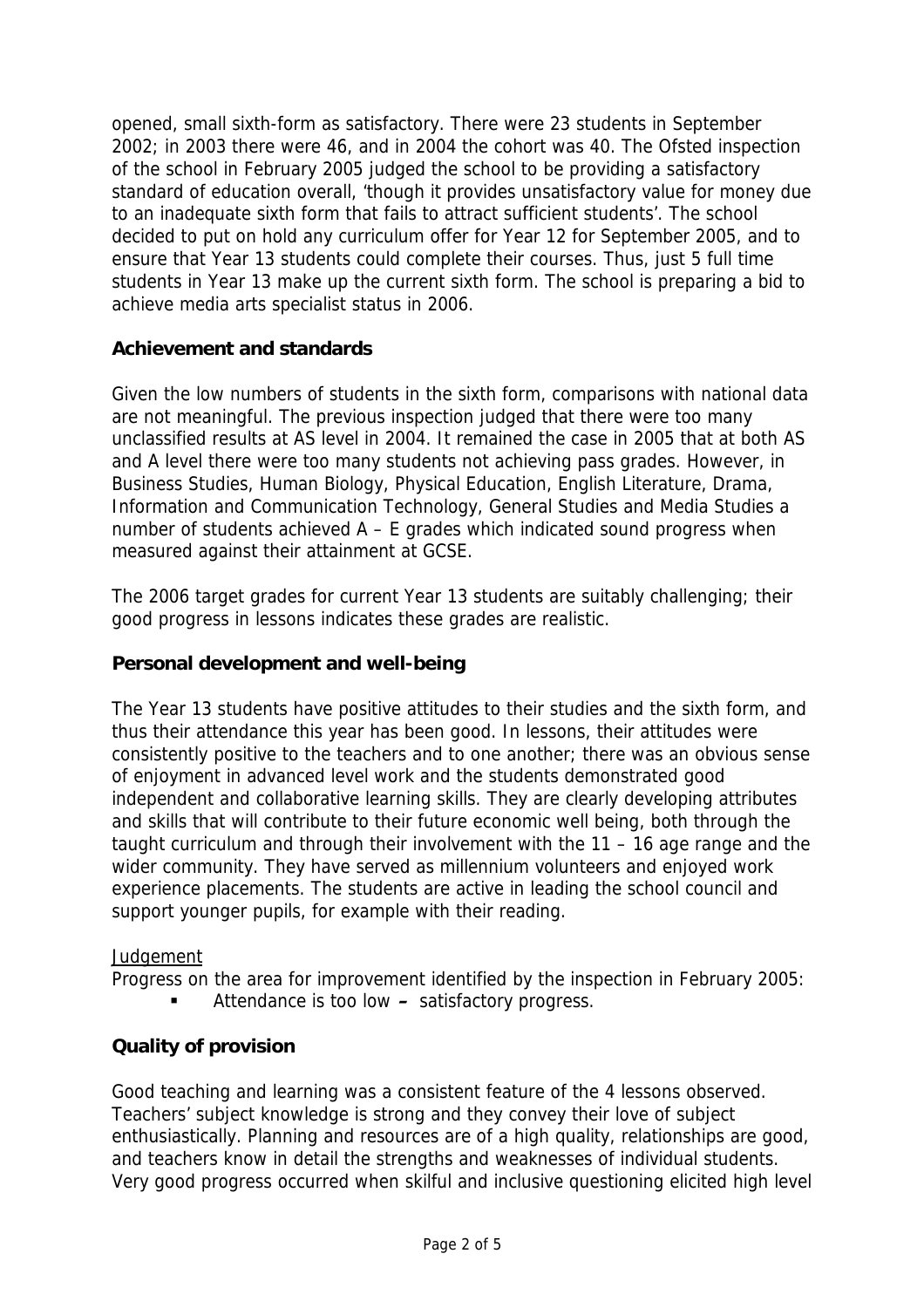oral responses from students, for example in Drama when discussing the staging of a Greek play and in Biology when studying the main organs of the body and their associated blood vessels. In a class of just one student, he commented: 'The one-toone tuition allows me to do things I would never get a chance to do in a larger group'. Assessment and marking are accurate, regular and supportive to students in indicating to them what they need to do to improve.

Students' progress is clearly enhanced in many lessons by the small group size. However, both students and staff observed that they sometimes miss the intellectual dynamics and exchange of ideas which occur in larger sixth form groups. The teachers have some opportunities to talk with other professionals about their post-16 teaching, but the school needs to ensure that they are not working in isolation, particularly in preparing students appropriately for both their coursework and final examination papers.

The breadth of curriculum offer remains poor, and a number of students commented that they had not been able to pursue the full range of courses that they originally chose to do. The allocation of time to courses is adequate, but the curriculum does not satisfactorily provide for key skills and physical education. Students study religious education within their General Studies programme. Wider curriculum enrichment is hampered by the small size of the sixth form. Common-room facilities are adequate, although the students could make more of this area for their own benefit. The students have good access to spaces for private study and make positive use of their time for independent learning.

Year 13 students have a tutor who provides satisfactory care and support, although the school has yet to identify one member of staff who has a detailed overview of the students' academic progress, pastoral well being and their progression routes beyond school. The school needs urgently to clarify the lines of responsibility and accountability for one part-time student.

In discussion with the inspector and the headteacher, the students articulated thoughtful and challenging views on the current and future provision of sixth form education at Churchmead, opinions which the school has recognised need to be harnessed.

#### **Judgement**

Progress on the area for improvement identified by the inspection in February 2005:

 The curriculum is poor; it neither attracts sufficient students nor provides an adequate range of enrichment activities to promote improved key skills, including academic skills and social skills **–**  inadequate progress.

#### **Leadership and management**

The school's action plan in response to the inadequate sixth form judgement is satisfactory, with appropriate success criteria, timelines and procedures for monitoring and evaluating impact. The difficult decision to not admit students into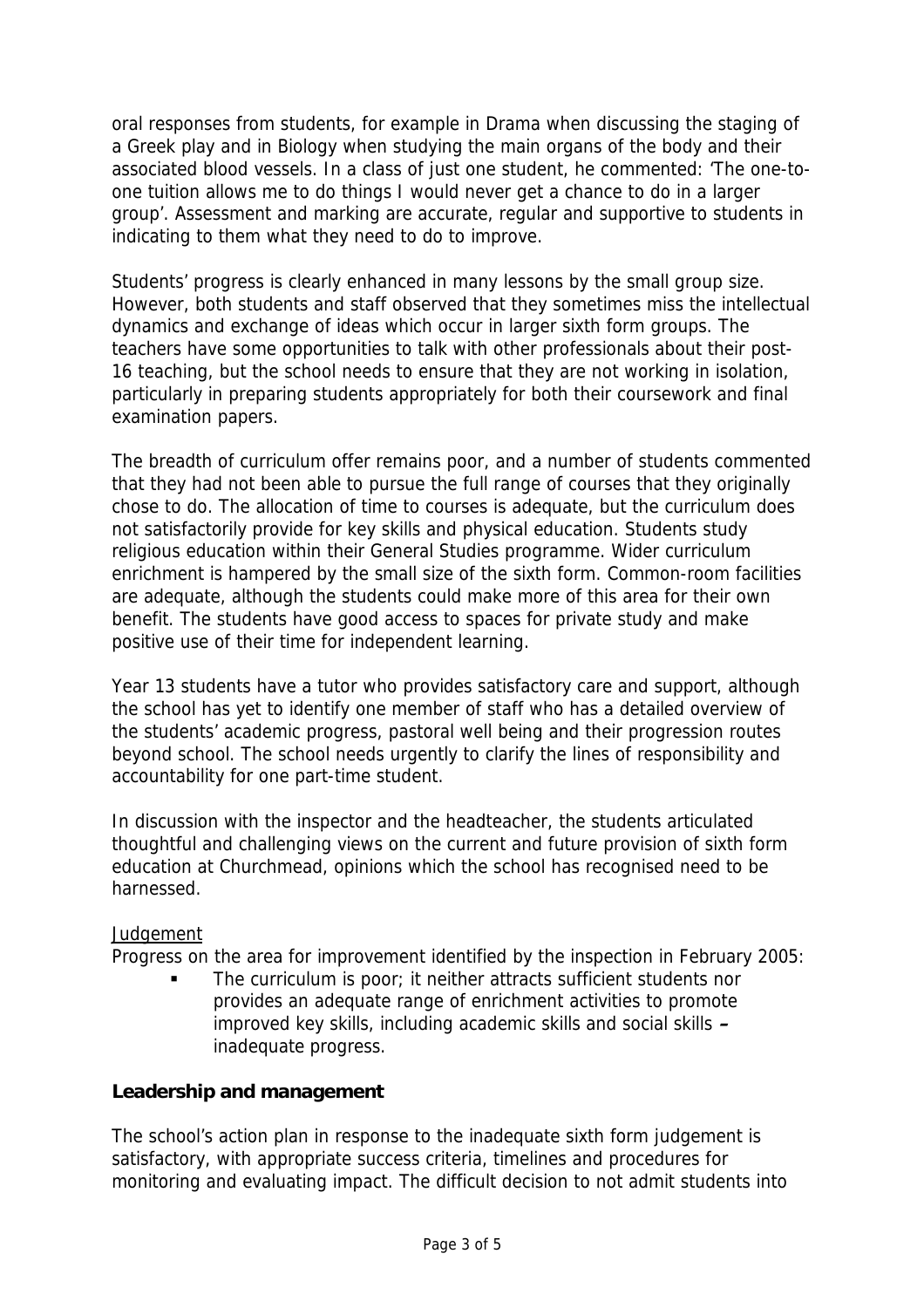Year 12 for September 2005 was taken after robust and detailed discussions between the senior leadership team, governors and the local authority. At the same time the school has ensured that Year 13 students are provided with good teaching; their individual and collective learning needs are being well met within the constraints imposed by a small number on roll. There is a common understanding that the sixth form continues to provide unsatisfactory value for money and that the current financial investment in post-16 provision is not sustainable.

Supported by the local authority, the school plans to develop a strategic partnership with a neighbouring school to provide a range of sixth form courses on the Churchmead site from September 2006. Suitable detailed planning is proceeding, but requires more urgency from all parties if it is to come to fruition for current Year 11 students.

### **Judgement**

Progress on the area for improvement identified by the inspection in February 2005:

 Leadership and management in the sixth form are unsatisfactory – satisfactory progress.

# **External support**

The local authority's commentary in relation to the governors' action plan is well judged, and trenchantly identifies the background and possible developments for successful post-16 provision at Churchmead. Additional funding to develop vocational provision has been allocated to the school. The local authority, governing body and the diocesan board have worked together effectively with the school's senior leadership team to identify a positive way forward in the best interests of the students they serve.

# **Main Judgements**

Progress since the sixth form was identified as inadequate – satisfactory.

The quality of the local authority's statement of action is satisfactory.

#### **Priorities for further improvement**

- involve the Year 13 students more effectively in keeping under review current provision and in future planning for the sixth form
- strengthen procedures for monitoring students' academic progress and well being
- ensure that the leadership team, governing body and local authority focus immediate attention on detailed planning for September 2006.

The headteacher and governors will notify HMI, no later than 30 April 2006, as to the plans for sixth-form provision at Churchmead School from September 2006.